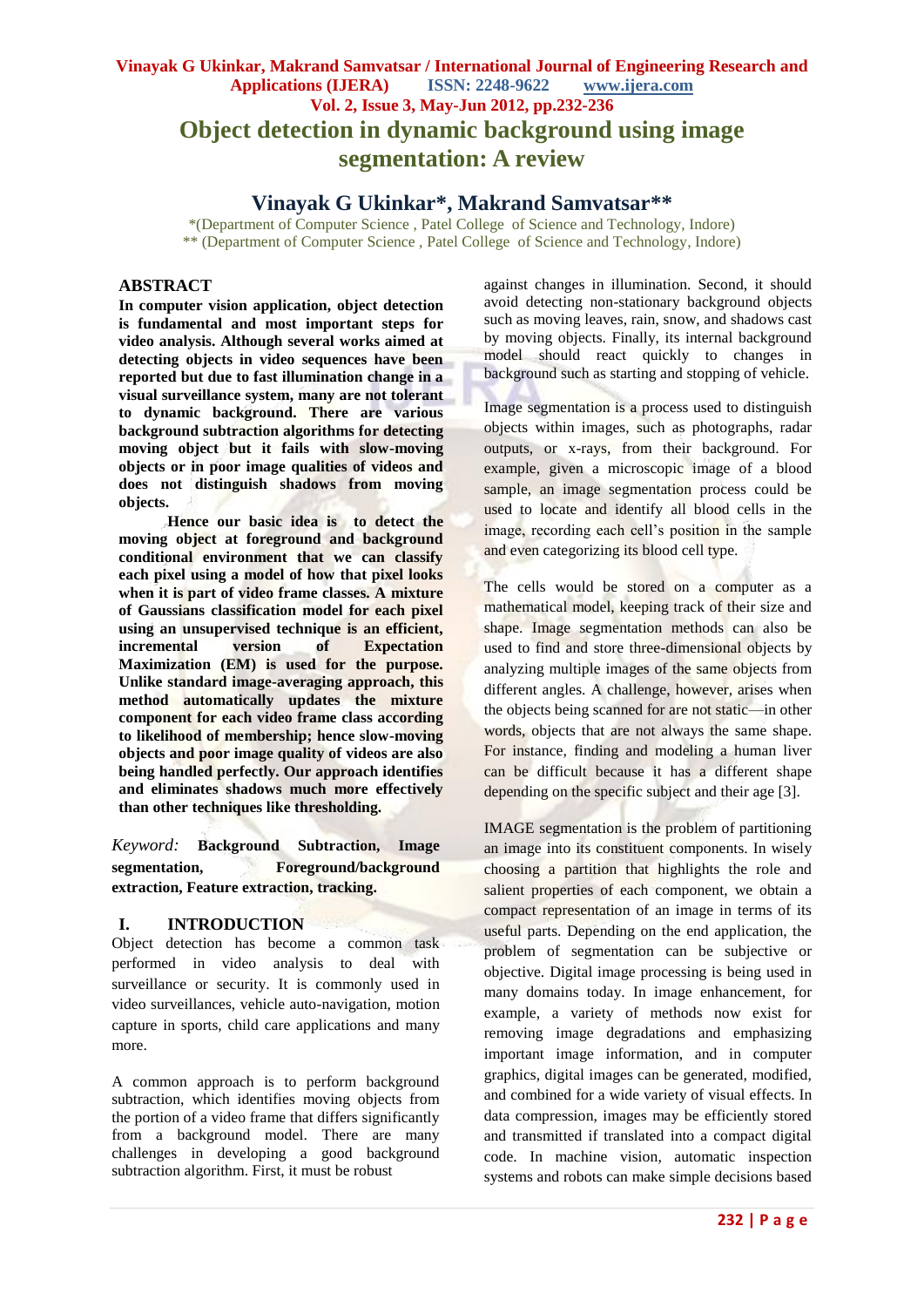on the digitized input from a television camera. But digital image processing is still in a developing state. In all of the areas just mentioned, many important problems remain to be solved. Perhaps this is most obvious in the case of machine vision: we still do not know how to build machines that can perform most of the routine visual tasks that humans do effortlessly. It is becoming increasingly clear that the format used to represent image data can be as critical in image processing as the algorithms applied to the data. A digital image is initially encoded as an array of pixel intensities, but this raw format is not suited to most tasks. Alternatively, an image may be represented by its Fourier transform, with operations applied to the transform coefficients rather than to the original pixel values. This is appropriate for some data compression and image enhancement tasks, but inappropriate for others. The transform representation is particularly unsuited for machine vision and computer graphics, where the spatial location of pattern elements is critical [2].

Therefore one of the main problems in working with multi resolution representations is to develop fast and efficient techniques. Members of the Advanced Image Processing Research Group have been actively involved in the development of multi resolution techniques for some time. Most of the work revolves around a representation known as a "pyramid," which is versatile, convenient, and efficient to use. We have applied pyramid-based methods to some fundamental problems in image analysis, data compression, and image manipulation.

### **1.1 Segmentation of objects in image sequences**

It is very important in many aspects of multimedia applications. In second-generation image/video coding, images are segmented into objects to achieve efficient compression by coding the contour and texture separately. As the purpose is to achieve high compression performance, the objects segmented may not be semantically meaningful to human observers. The more recent applications, such as content-based image/video retrieval and image/video composition, require that the segmented objects be semantically meaningful. Indeed, the recent multimedia standard MPEG-4 specifies that a video is composed of meaningful video objects. Although many segmentation techniques have been proposed in the literature, fully automatic segmentation tools for general applications are currently not achievable. This is important and challenging area of segmentation of moving objects [1].

Finding moving objects in image sequences is one of the most important tasks in computer vision and image processing. For many years, the "obvious" approach has been first to compute the stationary background image, and then to identify the moving objects as those pixels in the image that differ significantly from the background. Let us call this the background subtraction approach. In earlier work as part of the Road watch project at Berkeley, it was shown that background subtraction can provide an effective means of locating and tracking moving vehicles in freeway traffic.

Moving shadows do, however, cause serious problems, since they differ from the background image and are therefore identified as parts of the moving objects. Moreover, when traffic is slowmoving or stationary, the background image becomes corrupted by the vehicles themselves. These problems arise from an oversimplified view of the task. To classify each pixel of each image as moving object, shadow, or background. The basic idea is that to classify each pixel using a probabilistic model of how that pixel looks when it is part of different classes. For example, a given road pixel in shadow looks different from the same pixel in sunlight or as part of a vehicle. Because the appearance of the pixel in shadow is independent of the object that is casting the shadow, the shadow model for the pixel is relatively constant, like the background model. Furthermore, the probabilistic classification of the current pixel value can be used to update the models appropriately, so that vehicle pixels do not become mixed in with the background model when traffic is moving slowly. Let us show that our approach is successful in coping with slowmoving objects and shadows. There is a large literature on the application of expectation maximization and related techniques to image reconstruction, image segmentation, and motion identification [2].

### **1.2 Background Subtraction techniques**

It is needed to compare various background subtraction algorithms for detecting moving vehicles and pedestrians in urban traffic video sequences. We considered approaches varying from simple techniques such as frame differencing and adaptive median filtering, to more sophisticated probabilistic modeling techniques. While complicated techniques often produce superior performance, our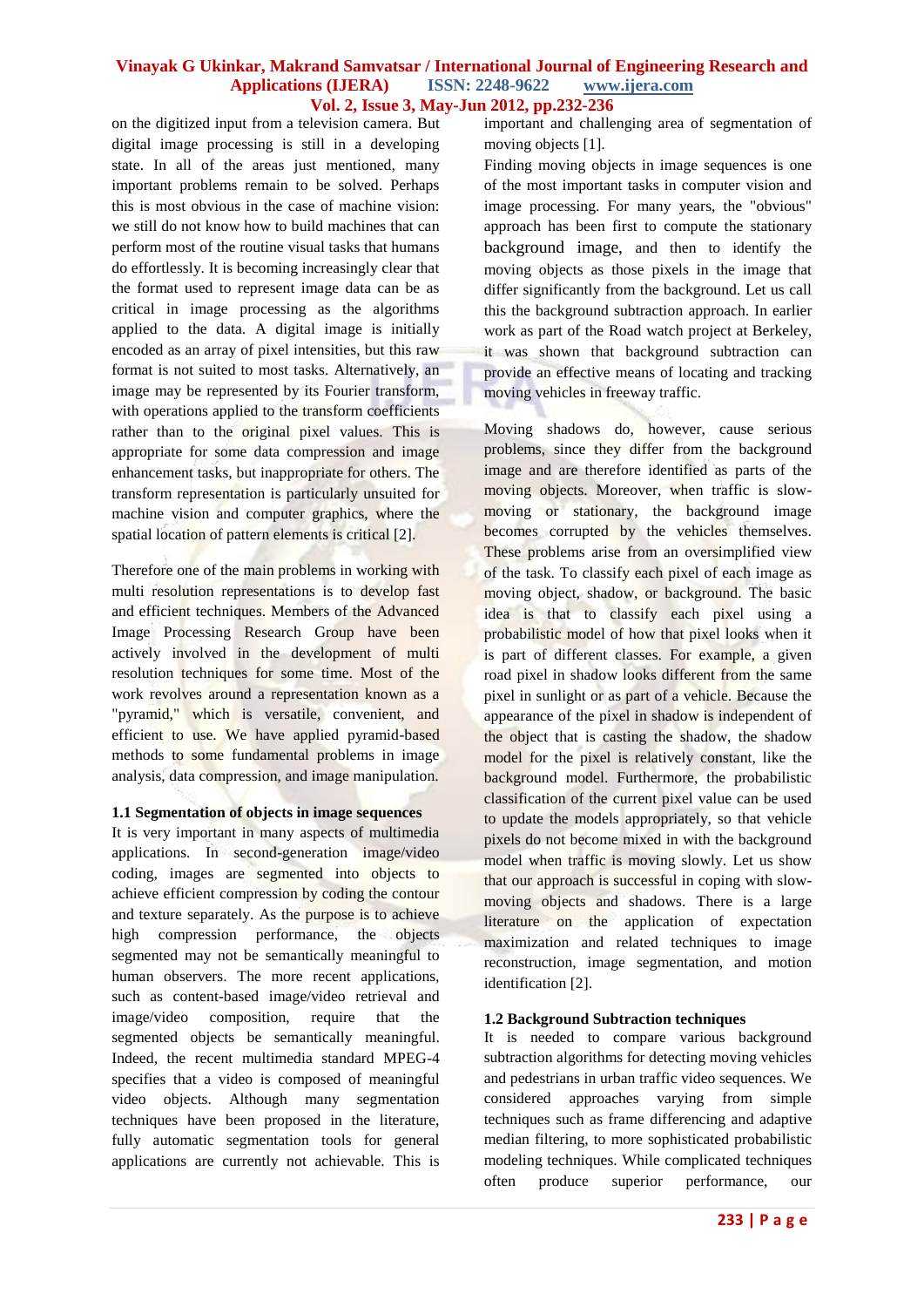experiments show that simple techniques such as adaptive median filtering can produce good results with much lower computational complexity.

# **II. LITERATURE REVIEW**

Research on video surveillance systems has grown steadily in recent years, but most are not tolerant to the dynamic background. Differencing of adjacent frames in a video sequence has been used for object detection in stationary cameras. However, it was realized that straightforward background subtraction was unsuited to surveillance of real-world situations. Any motion detection system based on background subtraction, needs to handle a number of critical situations such as: gradual variations of the lighting conditions in the scene, small movements of nonstatic objects such as tree branches and bushes blowing in the wind, noisy image due to a poor quality image source, permanent variations of the objects in the scene, such as cars that park (or depart after a long period), sudden changes in the light conditions, (e.g. sudden clouding), multiple objects moving in the scene both for long and short periods, shadow regions that are projected by foreground objects and are detected as moving objects.

The difference between the current image and the background is used to detect the motion. It does well in motion detection when the background model is good. So for these algorithms, the background model is the key.

Most background modeling approaches tend to fall into the category of pixel-wise models. Early approaches operated on the premise that the color of a pixel over time in a static scene could be modeled by a single Gaussian distribution. Once the pixel wise background model was derived, the likelihood of each incident pixel color could be computed and labeled as belonging to the background or not.

Background modeling approaches consist of two steps: the proper updating of a reference background model, and the suitable subtraction between the current image and the background model. A simple adaptive filter has been used in to update recursively the statistics of the visible pixels. In the Kalman filter is used to model adaptively the background pixel according to known effects of the weather and the time of day on the intensity values. In color and edge information have been used both for background modeling and for subtraction, using confidence maps to fuse intermediate results.

In recent years, a lot of methods are proposed to segment moving objects in dynamic scenes Gaussian mixture model (GMM) [4] is one of the most popular models for moving objects segmentation, which model the color of every pixel in the image with a mixture of Gaussians model. With regard to GMM, some similar methods are proposed. To handle the sharp changes of illumination in scenes, a hierarchical Gaussian mixture model [8] is used in background modeling. In [11], an incremental (on-line) EM algorithm is presented for the learning of Gaussian mixture model.

In optical flow method, the velocity field is used to segment the object. The area with motion field is regarded as object; the other area is regarded as background. This method doesn't need know the scene information, but it has the disadvantages such as high computational cost and vulnerable to noise influence.

# **III. ANALYSIS OF PROBLEM**

In the literature, many approaches for automatically adapting a background model to dynamic scene variations are proposed. Such methods differ mainly in the type of background model and in the procedure used to update the model. Due to the fast illumination changes such as: variations of the light, small movements of non-static objects, noise image in video sequences, and the results can be unreliable. An Accurate detection of moving objects is an important thing in tracking or recognition. A background subtraction method such as Gaussian mixture model (GMM) is one of representative methods used to detect moving objects. Image segmentation identifies the components of the image. It deals with sudden changes in light, changes in background object, presence of noise. Segmentation involves operations such as boundary detection, connected component labeling, thresholding. Our approach identifies and eliminates shadows much more effectively than other techniques like thresholding. Once foreground is extracted a simple subtraction operation can be used to extract the background.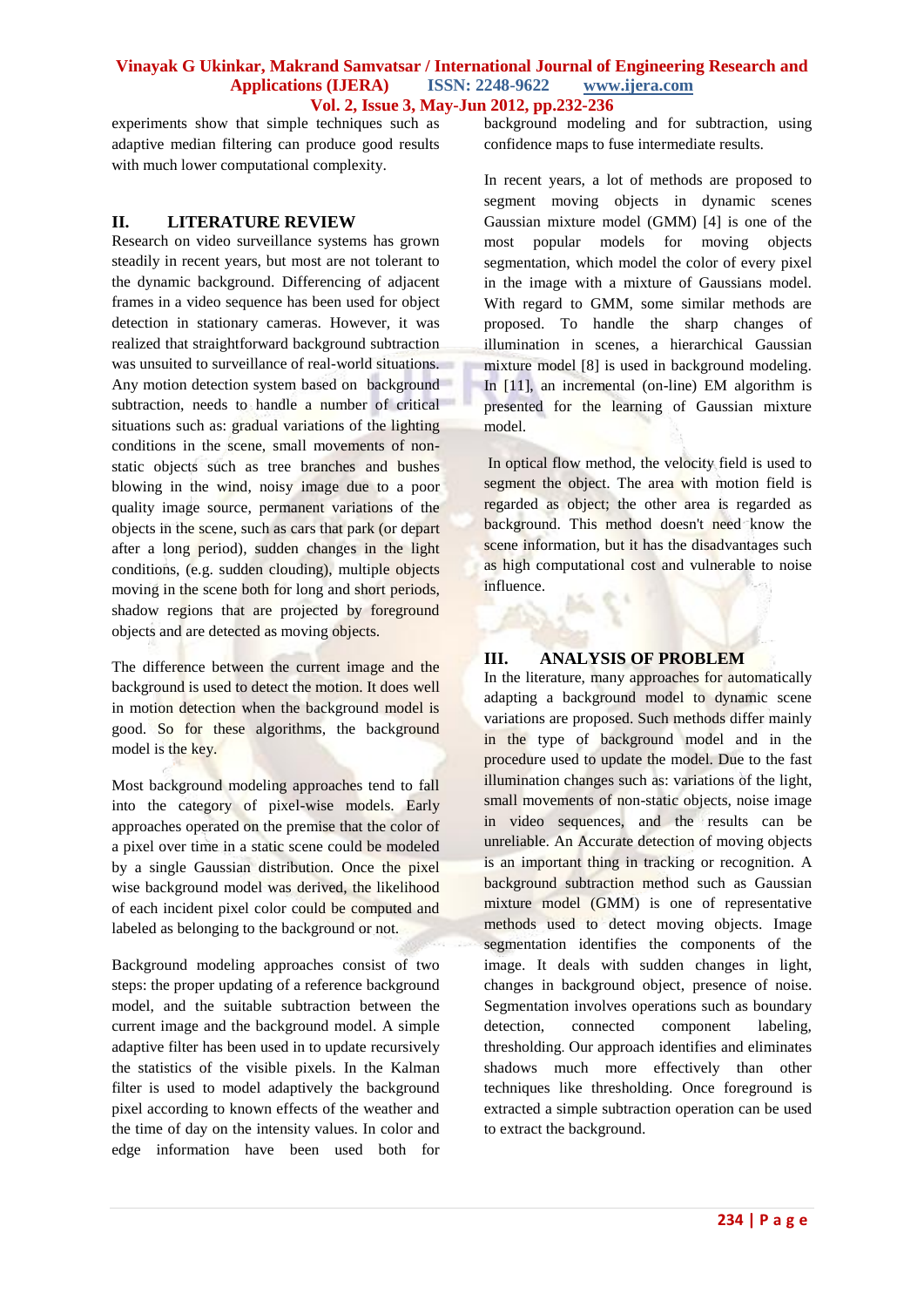### **IV. PROPOSED WORK**

In proposed work following steps will be carried out.

### **4.1 Segmentation**

**4.2 Foreground / background extraction 4.3 Feature extraction and tracking** 

**4.1. Segmentation:** It is the process of identifying components of the image. Segmentation involves operations such as boundary detection, connected component labeling, thresholding etc. Boundary detection finds out edges in the image. Any differential operator can be used for boundary detection [4, 5]. Thresholding is the process of reducing the grey levels in the image. Many algorithms exist for thresholding. Segmentation could be used for object recognition, occlusion boundary estimation within motion or stereo systems, image compression, image editing, or image database look-up.

**4.2 Foreground extraction**: As the name suggests this is the process of separating the foreground and background of the image. Here it is assumed that foreground contains the objects of interest. Some of the methods for foreground extraction are:

Use of difference images -In this method we use subtraction of images in order to find objects that are moving and those that are not. The result of the subtraction is viewed as another grey image called difference image. Three types of difference images are defined [1].

• Absolute accumulative difference image is given by

f(x,y) = f(x,y) +1 ……………….if |g(x,y,ti+1)  $g(x,y,ti)| > T$ 

• Positive accumulative difference image is given by

 $f(x,y) = f(x,y) +1$  …………………if  $g(x,y,ti+1)$   $g(x,y,ti) > T$ 

• Negative accumulative difference image is given by

 $f(x,y) = f(x,y) +1$  …………………if  $g(x,y,t)$   $g(x,y,ti+1) > T$ 

A gap-mountain method: It is applied to identify image blocks that are moving and those that are not moving. The gap-mountain method works as follows- Consider a difference image shown in the adjacent figure. A gap is a sequence of consecutive black pixels and mountain is a sequence of consecutive white pixels. If width of a mountain in a particular row is greater than a preset threshold then we assume that a moving object is present in that row. Similar technique is the algorithm proceeds by dividing the image into smaller sub images (or sub matrices) until each sub matrix contains exactly one object. In the adjacent figure by choosing proper thresholds we can detect the presence of two blocks.

**Background extraction:** Once foreground is extracted a simple subtraction operation can be used to extract the background [6]. Another method that can be used in object tracking is Background learning. This approach can be used when fixed cameras are used for video capturing. In this method, an initial training step is carried out before deploying the system. In the training step the system constantly records the background in order to 'learn' it. Once the training is complete the system has complete (or almost complete) information about the background. Though this step is slightly lengthy, it has a very important advantage. Once we know the background, extracting the foreground is matter of simple image subtraction!

**4.3 Feature extraction and object tracking:** The next step is to extract useful features from the sequence of frames. Depending on the algorithm, definition of 'feature' may vary. The next few sections explore some of the important techniques used for tracking: In the feature based approach discussed by Yiwei Wang, John Doherty and Robet Van Dyck [3] four features namely centroid, dispersion, grayscale distribution, object texture are used for tracking objects. The features are defined as follows:

Centroid = (cx, cy) where,  
\n
$$
cx = \Sigma (pij * i) / \Sigma (p i, j)
$$
\n
$$
cy = \Sigma (pij * j) / \Sigma (p i, j)
$$
\n(6)

dispersion =  $(\Sigma \sqrt{(1 - cx)^2 + (j - cy)^2})^*$ pi,j $)/$  (  $\Sigma$ pi,j)

Grey scale distribution of the image is expressed in terms of grey scale range grm, mean of the higher 10% values grh and mean of lower 10% values grl.